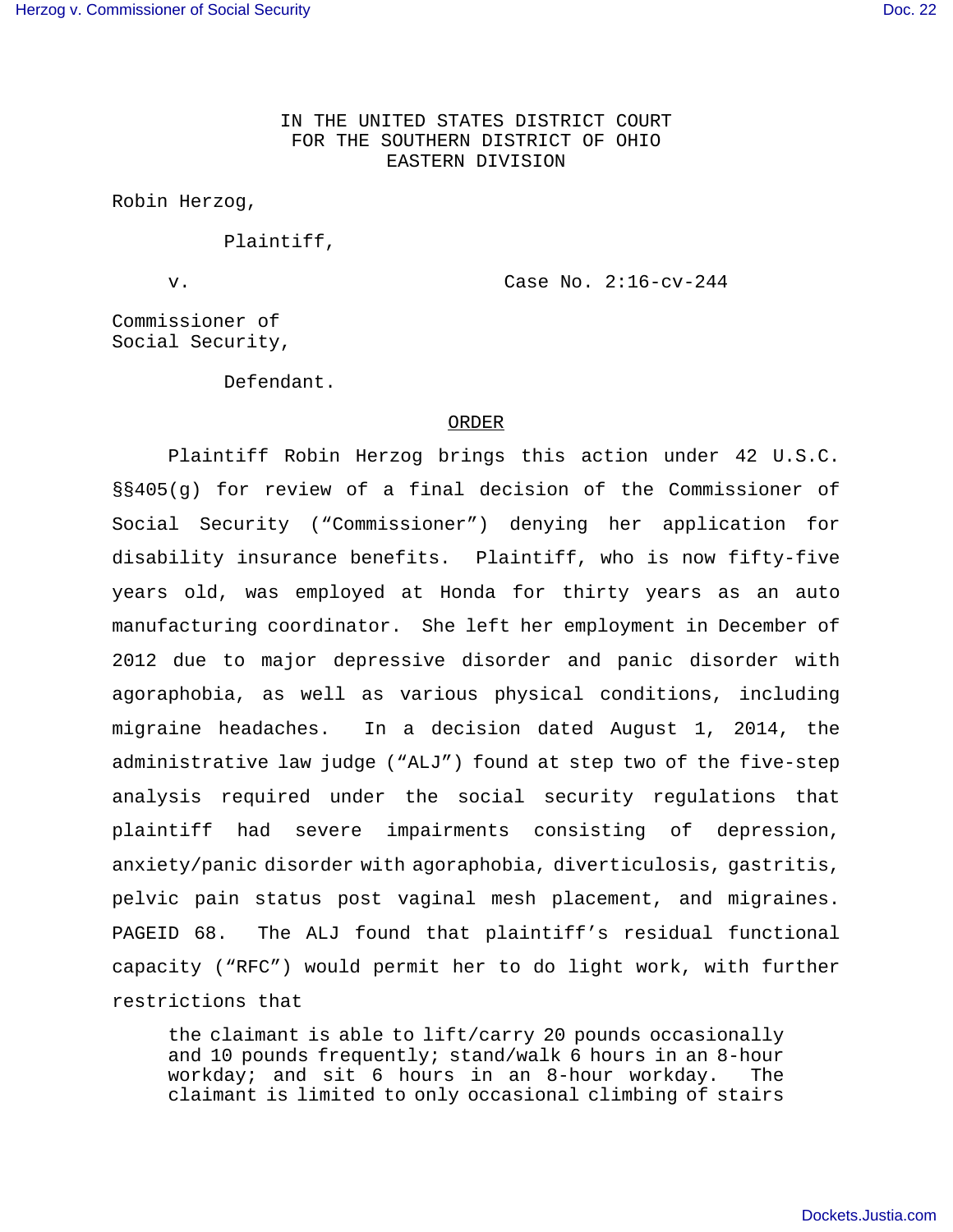and no climbing of ladders. She is limited to frequent, as opposed to constant, crawling. She is limited to simple, routine tasks with only occasional interaction with the public, supervisors, and coworkers.

PAGEID 70. After considering the testimony of a vocational expert, the ALJ decided that there were jobs which plaintiff could perform and that plaintiff was not disabled. PAGEID 77-78.

This matter is before the court for consideration of defendant's June 12, 2017, objections to the May 31, 2017, report and recommendation of the magistrate judge recommending that the plaintiff's first assignment of error be sustained and that the case be remanded to the Commissioner for reconsideration of plaintiff's alleged fibromyalgia. Plaintiff has filed a reply to the objections.

## I. Standard of Review

If a party objects within the allotted time to a report and recommendation, the court "shall make a de novo determination of those portions of the report or specified proposed findings or recommendations to which objection is made." 28 U.S.C. §  $636(b)(1)$ ; see also Fed. R. Civ. P. 72(b). Upon review, the court "may accept, reject, or modify, in whole or in part, the findings or recommendations made by the magistrate judge." 28 U.S.C. § 636(b)(1).

The court's review "is limited to determining whether the Commissioner's decision 'is supported by substantial evidence and was made pursuant to proper legal standards.'" Ealy v. Comm'r of Soc. Sec., 594 F.3d 504, 512 (6th Cir. 2010) (quoting Rogers v. Comm'r of Soc. Sec., 486 F.3d 234, 241 (6th Cir. 2007)); see also, 42 U.S.C. § 405(g) ("The findings of the Commissioner of Social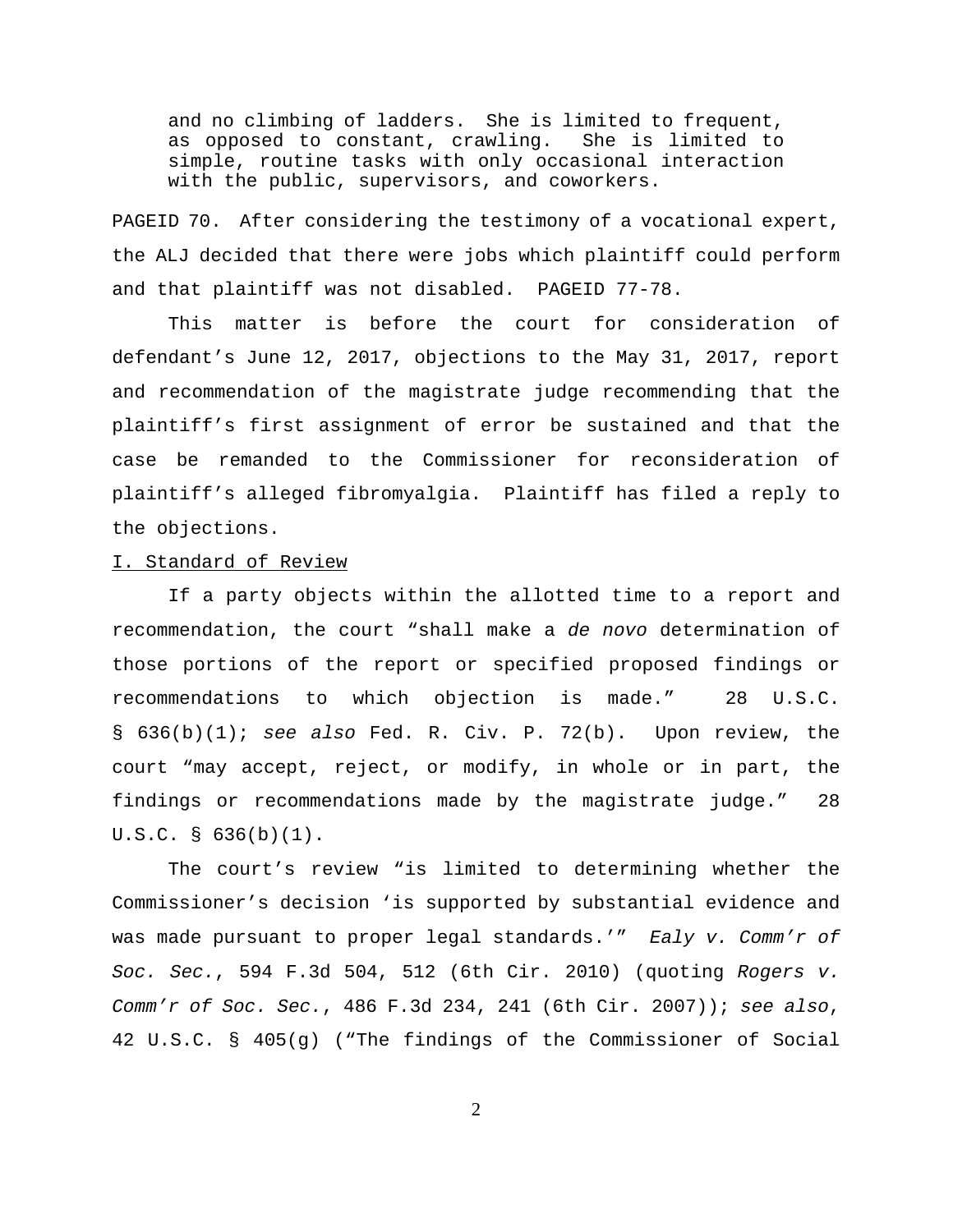Security as to any fact, if supported by substantial evidence, shall be conclusive."). Put another way, a decision supported by substantial evidence is not subject to reversal, even if the reviewing court might arrive at a different conclusion. Mullen v. Bowen, 800 F.2d 535, 545 (6th Cir. 1986). Even if supported by substantial evidence, however, "'a decision of the Commissioner will not be upheld where the [Commissioner] fails to follow its own regulations and where that error prejudices a claimant on the merits or deprives the claimant of a substantial right.'" Rabbers v. Comm'r of Soc. Sec., 582 F.3d 647, 651 (6th Cir. 2009) (quoting Bowen v. Comm'r of Soc. Sec., 478 F.3d 742, 746 (6th Cir. 2007)). II. Objection

Defendant objects to the magistrate judge's recommendation that this case be remanded to the Commissioner for further consideration of whether plaintiff's alleged fibromyalgia is a medically determinable impairment and a severe impairment. In her first assignment of error, plaintiff asserted that the ALJ erred in failing to classify her fibromyalgia as a severe medical impairment at step two of the five-step analysis required under 20 C.F.R.  $§404.1520(a)(4)(ii)$ . Step two is the means by which the Commissioner screens out totally groundless claims, see Farris v. Sec'y of Health & Human Servs., 773 F.2d 85, 89 (6th Cir. 1985), and is a "de minimis hurdle," see Higgs v. Bowen, 880 F.2d 860, 862 (6th Cir. 1988).<sup>1</sup> Plaintiff bears the burden at step two of

<sup>&</sup>lt;sup>1</sup> Defendant argues that the failure to categorize fibromyalgia as a severe impairment was not prejudicial error because the ALJ found other severe impairments at step two. See Nejat v. Comm'r of Soc. Sec., 359 F. App'x 574, 577 (6th Cir. 2009)(where ALJ finds at least one severe impairment and considers all of claimant's impairments in the remaining steps of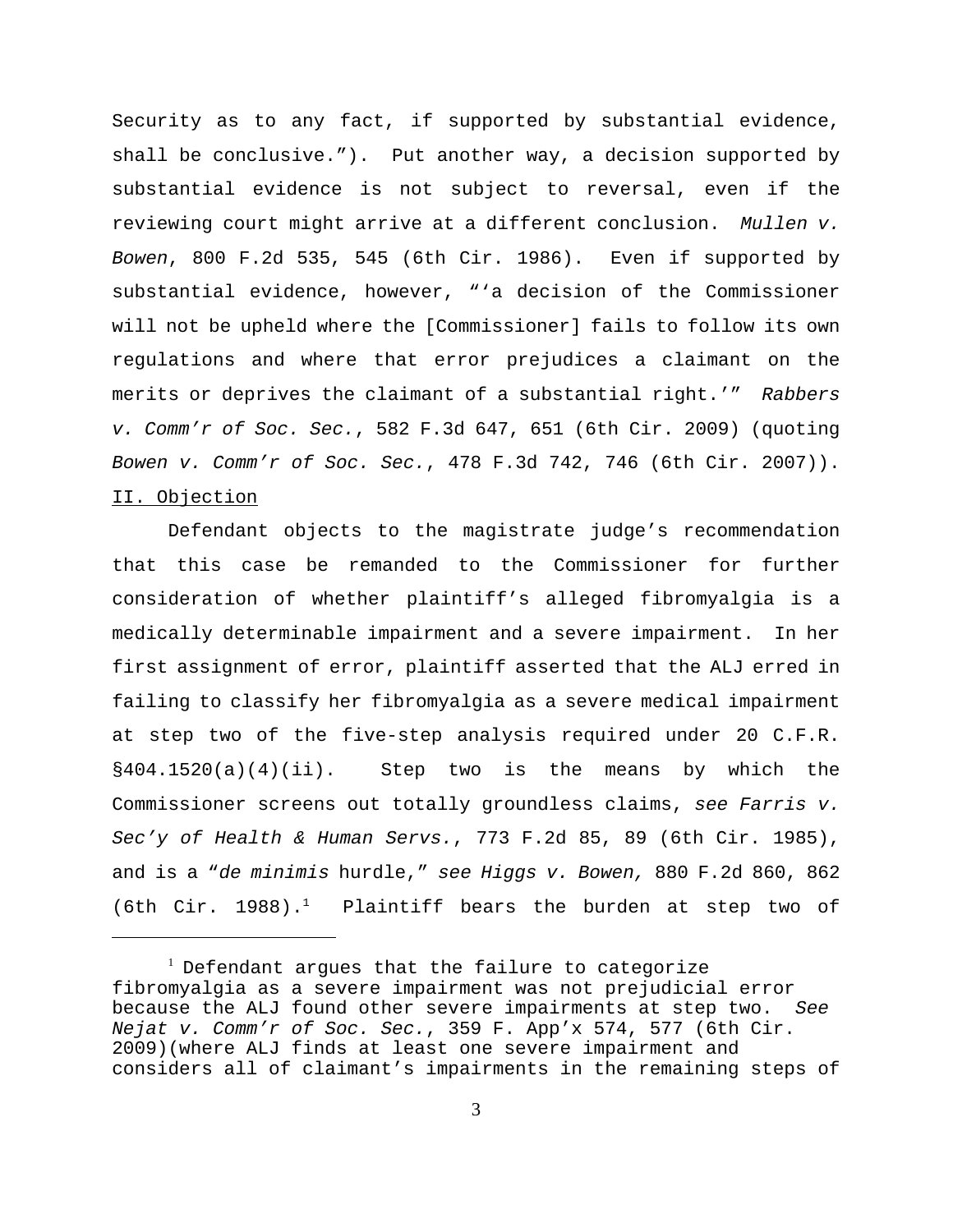proving the existence of a severe, medically determinable impairment. See Jones v. Comm'r of Soc. Sec., 336 F.3d 469, 474 (6th Cir. 2003).

Consideration of whether a claimant's fibromyalgia qualifies as a medically determinable impairment, that is, one which can be the basis for a disability finding under 42 U.S.C.  $\S423(d)(1)(A)$ , is governed by SSR 12-2P, 2012 WL 3104869 (July 25, 2012). SSR 12- 2P does not establish new law; rather, it "merely provides guidance on how to apply pre-existing rules when faced with a claimant asserting disability based on fibromyalgia." Luukkonen v. Comm'r of Soc. Sec., 653 F. App'x 393, 399 (6th Cir. 2016). Therefore, case law which predates the ruling is still relevant.

Under SSR 12-2P, the ALJ cannot rely on a physician's diagnosis alone; rather, the evidence must document that the physician reviewed the person's medical history and conducted a physical exam. 2012 WL 3104869 at \*2. To ensure that "there is sufficient objective evidence to support a finding that the person's impairment(s) so limits the person's functional abilities that it precludes him or her from performing any substantial gainful activity[,]" the ALJ must apply at least one of the following: (1) the 1990 American College of Rheumatology (ACR) Criteria for Classification of Fibromyalgia; or (2) the 2010 ACR Preliminary Diagnostic Criteria. 2012 WL 3104869 at \*2. Under the 1990 ACR criteria, fibromyalgia may be found to constitute a

the disability determination, ALJ's failure to find additional severe impairments at step two does not constitute reversible error). However, this rule does not apply here, where the ALJ stated that fibromyalgia "has not been considered in the residual functional capacity assessment discussed below").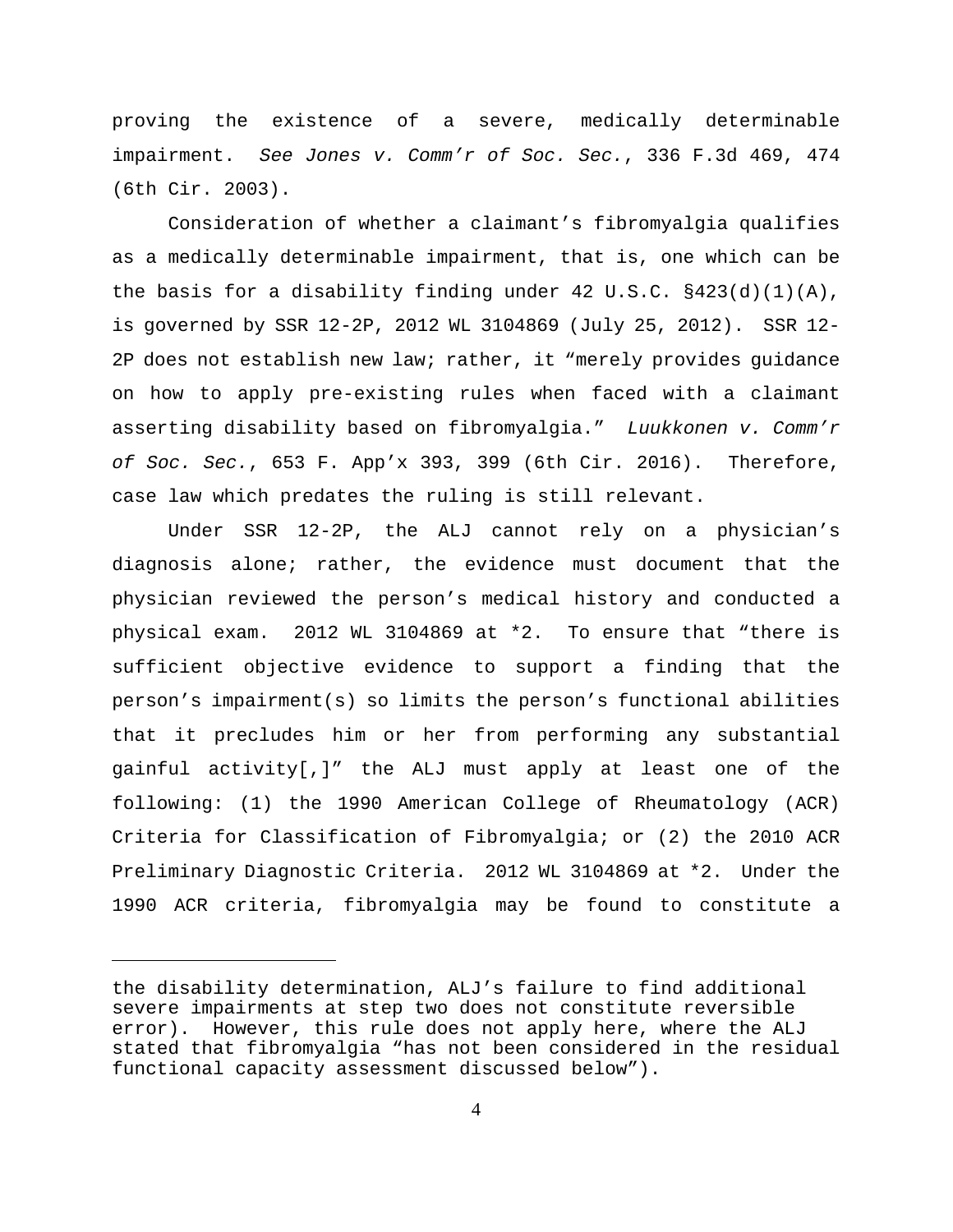medically determinable impairment if the claimant has: (1) a history of widespread pain in all quadrants of the body for at least three months; (2) at least eleven positive tender points found bilaterally on the left and right sides of the body on physical examination; and (3) evidence that other disorders that could cause the symptoms were excluded. 2012 WL 3104869 at \*2-\*3. Under the 2010 ACR criteria, fibromyalgia is a medically determinable impairment where the following is shown: (1) a history of widespread pain; (2) repeated manifestations of six or more fibromyalgia symptoms or signs, such as fatigue, cognitive or memory problems, waking unrefreshed, depression, anxiety disorder, or irritable bowel syndrome; and (3) evidence that other disorders that could cause the symptoms were excluded. 2012 WL 3104869 at  $*3$ .

In challenging the ALJ's step two determination, plaintiff relied on the April 17, 2014, medical assessment completed by Delia Herzog, M.D., who has been plaintiff's primary care physician since August of 2006. Dr. Herzog indicated that plaintiff could stand/walk for two hours and sit for three hours in an eight-hour work day, that she would have various other physical and environmental restrictions due to fibromyalgia and other physical and mental conditions, and that she was capable of working zero days. PAGEID 725-28. Plaintiff argued that Dr. Herzog's opinion supported a finding at step two that her fibromyalgia was a severe impairment, and that the ALJ's three reasons for giving this evaluation little weight were not valid.

The ALJ observed that Dr. Herzog's opinion was on a preprinted form, and concluded that the form was intended to further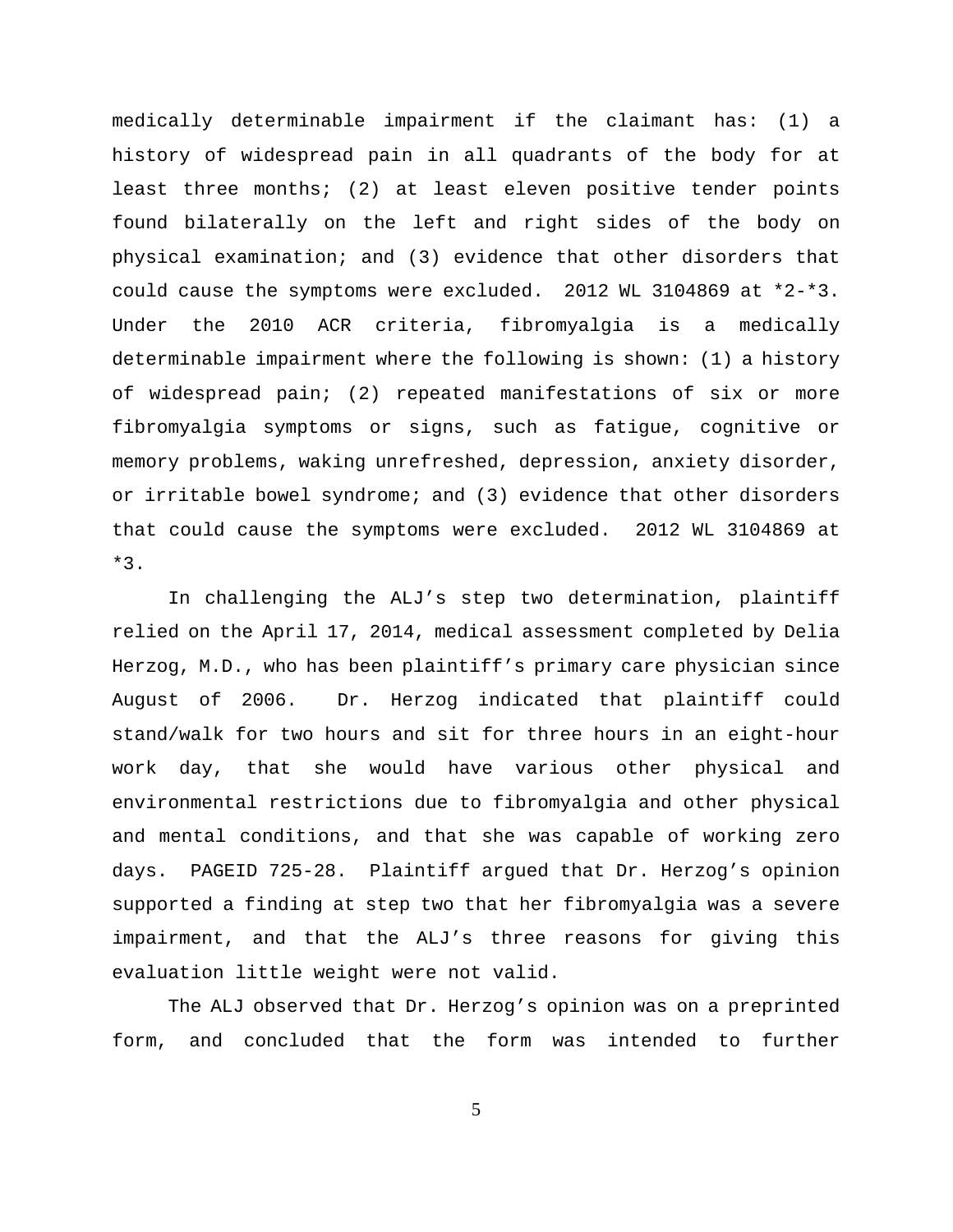plaintiff's litigation interests. PAGEID 74. The magistrate judge found that it was error for the ALJ to reject the opinion on this ground, citing a Ninth Circuit case. Doc. 19, p. 16. On this point, the court disagrees with the magistrate judge. Although there is no per se rule regarding this type of evidence, the Sixth Circuit has cast doubt on the usefulness of check-box forms where the physician fails to give any explanation for his or her findings. See Hernandez v. Comm'r of Soc. Sec., 644 F. App'x 468, 474-75 (6th Cir. 2016)(ALJ's erroneous consideration of treating physician's check-box analysis was harmless error where the form was unaccompanied by any explanation and was weak evidence at best that "meets our patently deficient standard"); Walters  $v$ . Comm'r of Soc. Sec., 127 F.3d 525, 530 (6th Cir. 1997)(treating physician's mere documentation of impairments was not sufficient to support his opinion that claimant could not perform past job). When asked to provide medical findings which supported her assessment of plaintiff's physical limitations, Dr. Herzog simply noted her diagnoses of fibromyalgia and other conditions, with no further explanation. Dr. Herzog's reasoning regarding plaintiff's functional limitations is not supplied in her treatment notes. The ALJ did not err in discounting Dr. Herzog's opinion on this ground.

The ALJ also commented that it was inconsistent for Dr. Herzog to state that plaintiff could work zero hours but could stand/walk for two hours and sit for three hours in an eight-hour day. PAGEID 74. Apparently the ALJ read the latter part of the evaluation as suggesting that plaintiff was capable of working at least five hours per day. Although this is a good example of how check-box forms can be a source of confusion, the court agrees with the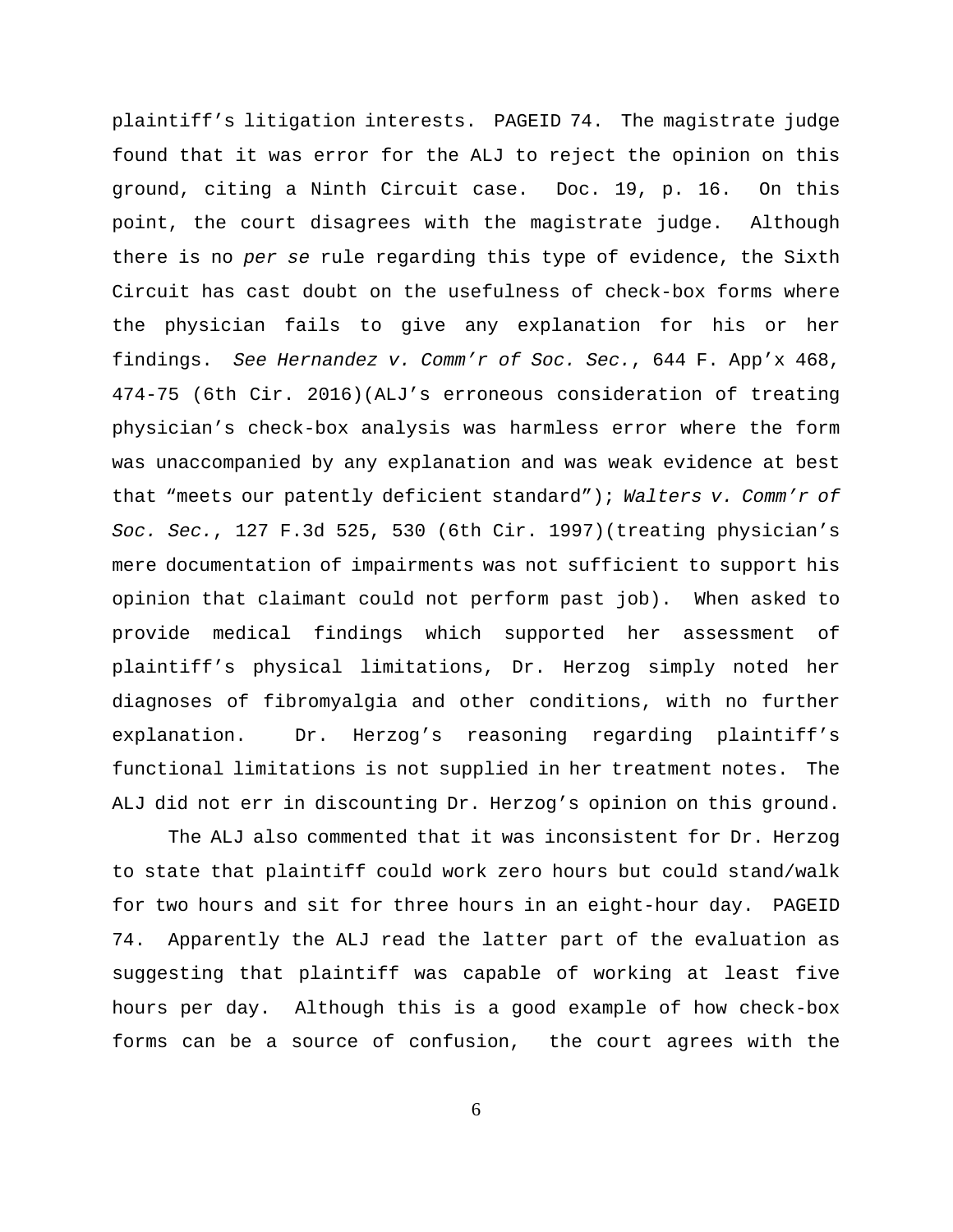observation of the magistrate judge that Dr. Herzog's findings are not necessarily inconsistent. See Doc. 19, pp. 16-17. Plaintiff could be capable of standing/walking and sitting for five hours, yet still be unable to work due to her various impairments. Further, plaintiff's ability to stand/walk and sit for only a total of five hours in an eight-hour work day would preclude her from sustaining full-time employment, and therefore, for disability purposes, she could work zero hours.

Plaintiff also challenges the ALJ's decision to give Dr. Herzog's opinion less weight "because she based her opinion in part on the claimant's fibromyalgia, which is not medically determinable." PAGEID 74. The magistrate judge concluded that the ALJ's rejection of Dr. Herzog's diagnosis of fibromyalgia because Dr. Herzog diagnosed plaintiff with fibromyalgia was invalid circular reasoning. Doc. 19, p. 16. The ALJ's discussion of Dr. Herzog's opinion is included in his step four evaluation, where he was required to determine the impact of plaintiff's impairments on her ability to work. In that context, the statement makes sense. By step four, the ALJ had found that plaintiff's alleged fibromyalgia was not a medically determinable impairment, which meant that he was not required to consider it in making the RFC determination. However, the court agrees with the magistrate judge that the mere fact that Dr. Herzog diagnosed plaintiff as having fibromyalgia would not be a valid reason for discounting her opinion at step two of the evaluation in deciding whether plaintiff's fibromyalgia was a medically determinable impairment. In short, plaintiff's arguments concerning the ALJ's reasons for assigning Dr. Herzog's evaluation little weight are well taken in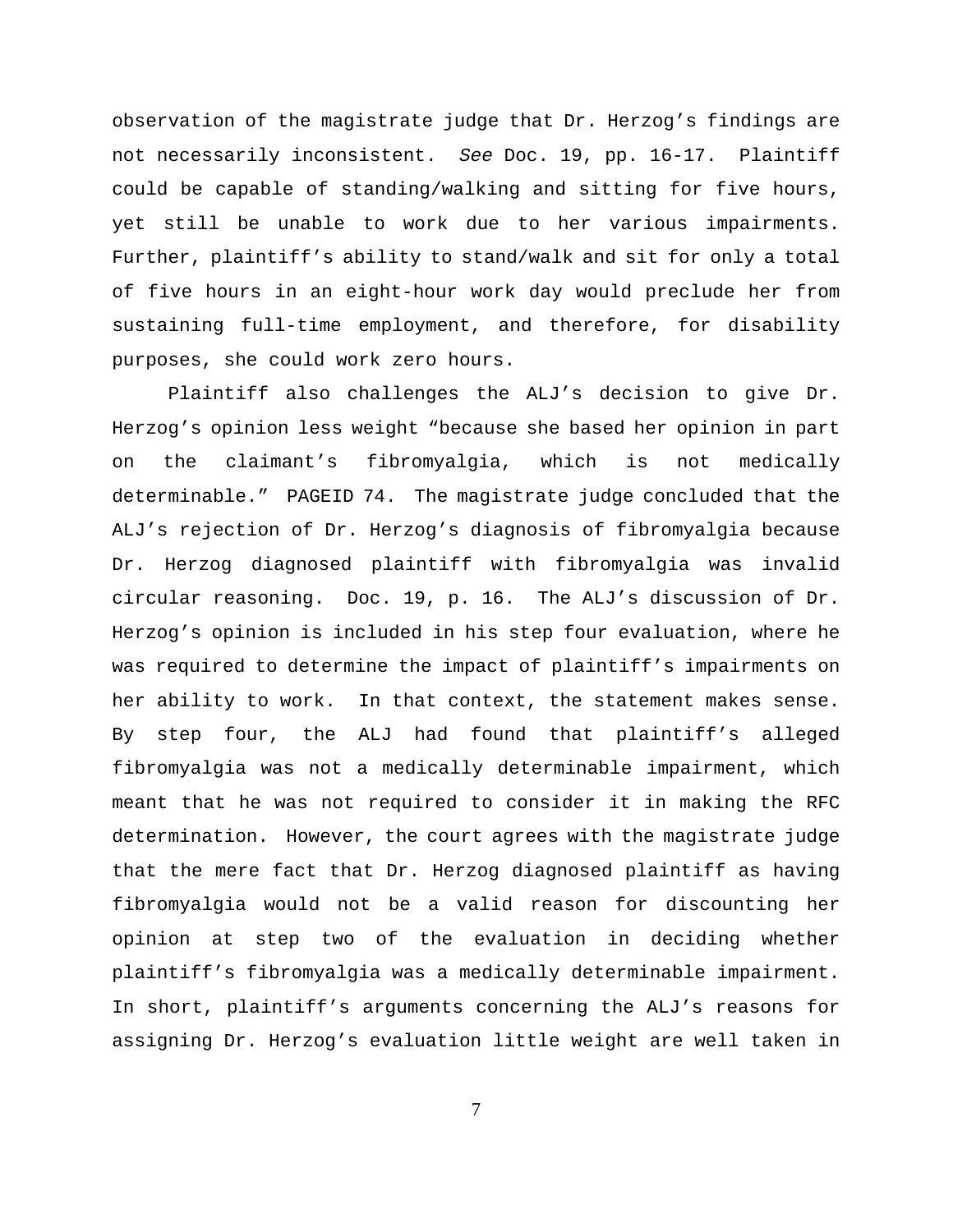part.

Defendant also argued that the ALJ's step two decision is supported by his findings regarding plaintiff's lack of credibility concerning the severity of her symptoms. At step four of the decisional process, the ALJ noted that plaintiff provided inconsistent statements concerning the frequency of her migraine headaches. PAGEID 71. The ALJ also found that plaintiff's allegations concerning her functional limitations were inconsistent with her daily activities and with objective medical evidence in the record. The ALJ did not expressly incorporate this analysis into his step two discussion, so it is not clear to what extent it may have influenced his step two decision. The possibility that it did is a cause for concern, as some of his stated reasons for discounting the severity of plaintiff's symptoms run counter to the nature of fibromyalgia.

The Sixth Circuit has noted that "unlike medical conditions that can be confirmed by objective testing, fibromyalgia patients present no objectively alarming signs." Rogers, 486 F.3d at 243. The ALJ noted records indicating that plaintiff had a normal range of motion and normal muscle strength. PAGEID 73. However, fibromyalgia patients demonstrate normal muscle strength and can have a full range of motion. Minor v. Comm'r of Soc. Sec., 513 F. App'x 417, 434 (6th Cir. 2013). Evidence that plaintiff walks normally without the use of an assistive device, see PAGEID 71, while relevant to the degree of impairment, does not preclude a fibromyalgia diagnosis. The ALJ also noted plaintiff's daily activities, which included preparing simple meals, cleaning and doing laundry, watching television, walking, visiting her mother at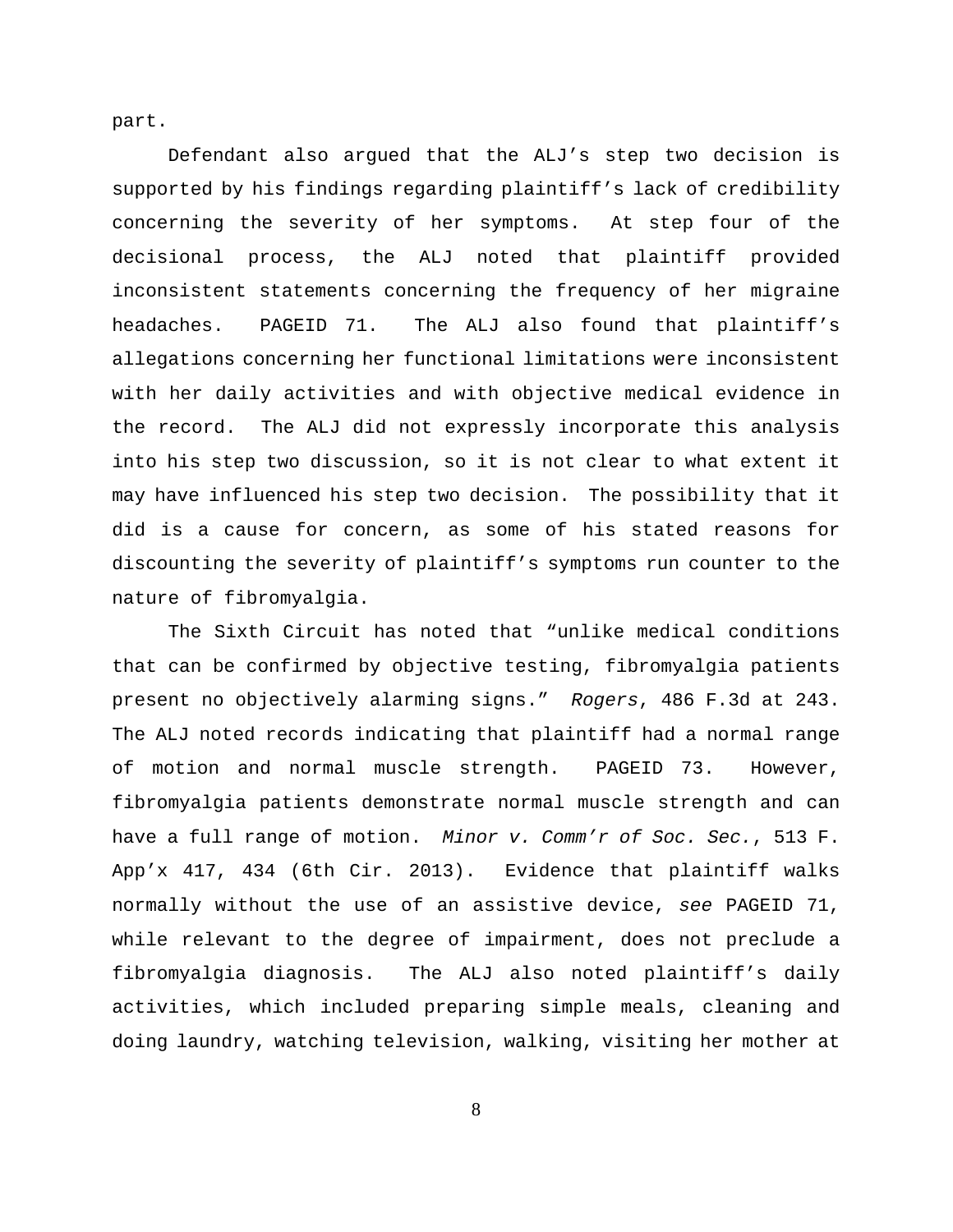a retirement center, driving, reading and using the computer. However, as the Sixth Circuit has noted in cases involving similar activities, these daily functions are not comparable to typical work activities. See Kalmbach v. Comm'r of Soc. Sec., 409 F. App'x 852, 864 (6th Cir. 2011); Rogers, 486 F.3d at 248.

Defendant also contends that, regardless of whether the ALJ erred in his consideration of Dr. Herzog's opinion, he correctly found that the evidence in the record fails to satisfy the 1990 ACR criteria for finding that plaintiff's alleged fibromyalgia qualifies as a medically determinable impairment. In addition to evidence satisfying these criteria, SSR 12-2P also requires evidence that the physician reviewed the person's medical history and conducted a physical exam. SSR 12-2P, 2012 WL 3104869 at \*2- \*3.

Looking to the 1990 ACR diagnostic criteria, the court notes that plaintiff's medical records do document a long history of widespread pain. Although the ALJ stated that there was no evidence that other disorders that could cause the symptoms or signs of fibromyalgia were excluded, see PAGEID 68, that is not entirely accurate. For example, the ALJ himself noted that a 2013 cervical spine MRI was normal, see PAGEID 73, and that Dr. Richardson did not include arthritis as a diagnosis in her March 19. 2014, report, see PAGEID 74. As to the remaining factor in the 1990 ACR criteria, the ALJ correctly noted that there was no evidence of at least eleven positive tender points on physical examination.<sup>2</sup> The first fibromyalgia diagnosis in plaintiff's

 $2$  Plaintiff submitted additional evidence to the Appeals Council consisting of the May 21, 2014, report of Shereen Hashmi,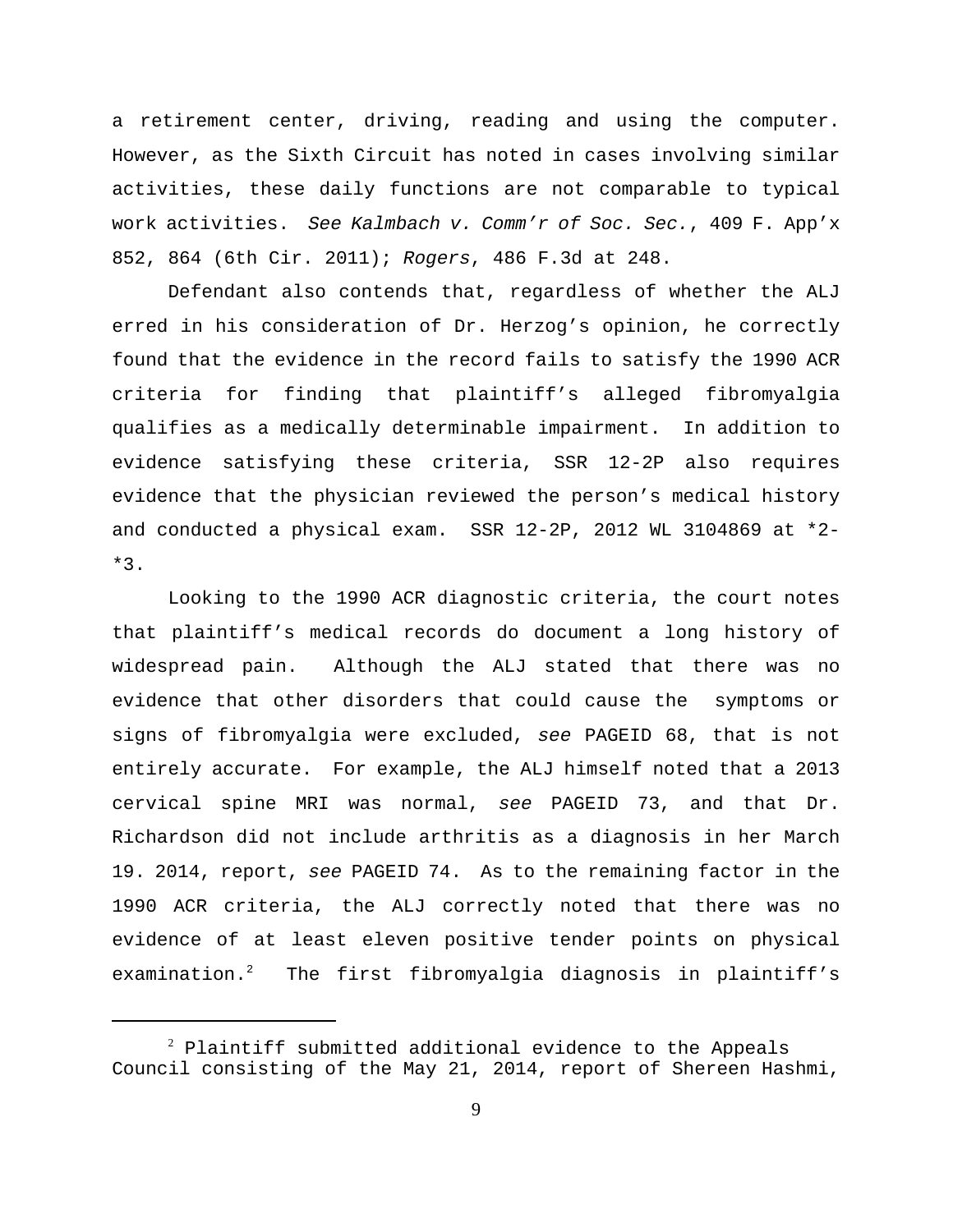treatment records is found in Dr. Herzog's progress notes for February 19, 2014, which do not indicate whether Dr. Herzog conducted a physical exam. The record also includes the report of Jennifer Richardson, M.D., a rheumatologist who examined plaintiff on March 19, 2014. Exhibit 20F. Dr. Richardson diagnosed plaintiff with fibromyalgia, but stated that there was no pain on inspection.<sup>3</sup> Exhibit 20 F, pp. 7-8. The court agrees with defendant that the evidence in the record does not clearly indicate that the SSR 12-2P 1990 ACR criteria are satisfied in this case.

The next issue is whether the magistrate judge correctly concluded that remand was appropriate because the ALJ should have employed the mechanisms available for supplementing the record. Doc. 19, p. 19. SSR 12-2P states that "[i]n cases involving [fibromyalgia], as in any case, we will make every reasonable effort to obtain all available, relevant evidence to ensure

M.D., a rheumatologist, who diagnosed plaintiff as having fibromyalgia, noting "[f]ibromyalgia tender points." Exhibit 26F, PAGEID 768-69. Because this evidence was submitted to the Appeals Council after the ALJ's decision, it cannot be considered part of the record for purposes of determining whether the ALJ's decision is supported by substantial evidence. Foster v. Halter, 279 F.3d 348, 357 (6th Cir. 2001). However, where new evidence is made a part of the record by the Appeals Council, it is appropriate for the ALJ to consider it when reevaluating evidence on remand. Cox v. Comm'r of Soc. Sec., 615 F. App'x 254, 263 (6th Cir. 2015).

 $3$  This lack of positive tender points during Dr. Richardson's examination does not preclude a fibromyalgia diagnosis. SSR 12-2P recognizes that "the symptoms and signs of [fibromyalgia] may vary in severity over time and may even be absent on some days" and cautions that it is important that a medical source who conducts a consultative examination have access to longitudinal information about the claimant. SSR 12- 2P, 2012 WL 3104869 at \*5.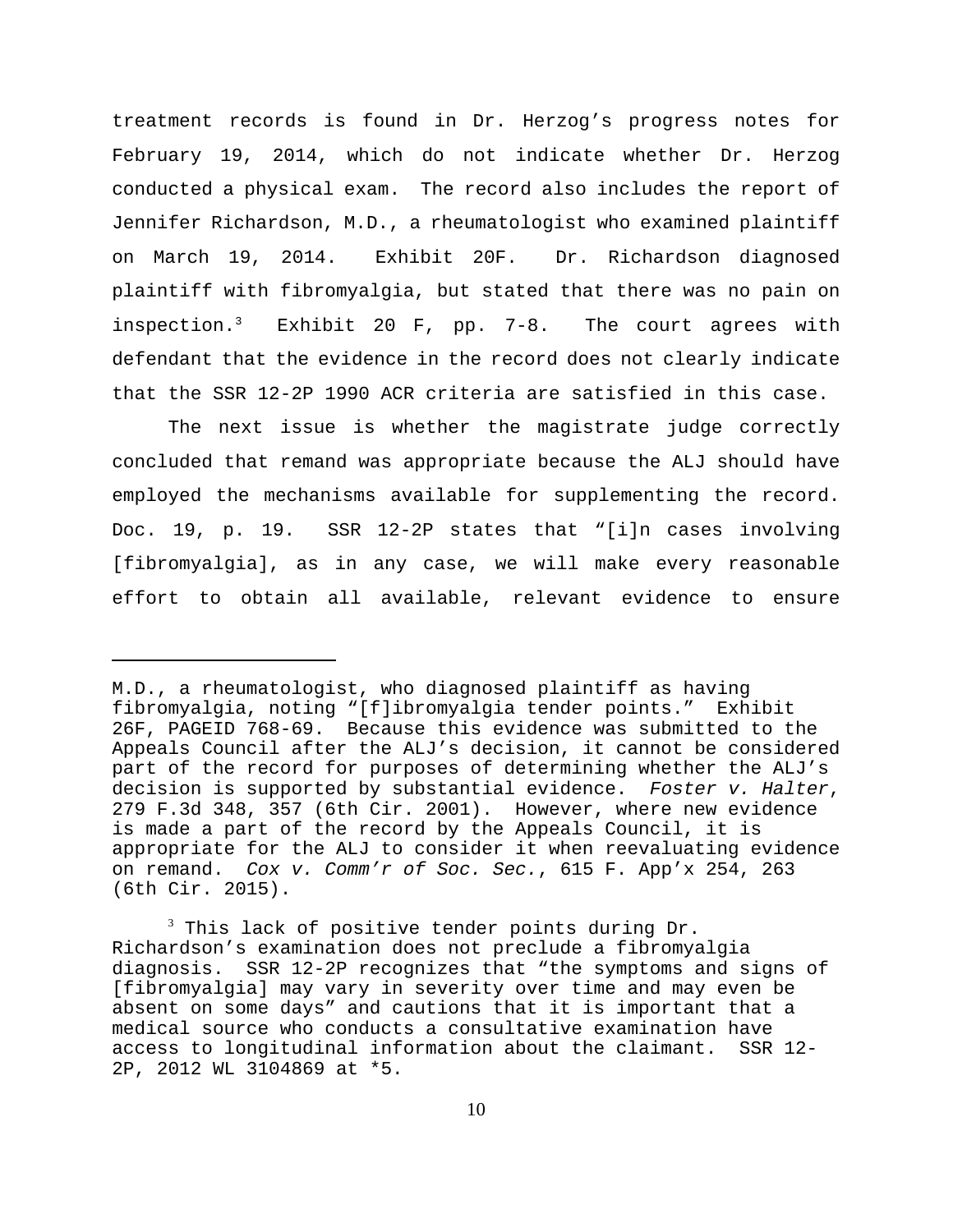appropriate and thorough evaluation." SSR 12-2P, 2012 WL 3104869 at \*3. The ruling further provides that when there is insufficient evidence to determine whether a person has fibromyalgia, the agency "may take one or more actions to try to resolve the insufficiency[,]" including contacting the treating physician and other medical sources to see if more information is available, requesting additional existing records, asking the claimant or others for more information, and purchasing a consultative examination. 2012 WL 3104869 at \*4.

The court recognizes that the ruling is phrased in discretionary terms, and that the "ALJ has discretion to determine whether further evidence, such as additional testing or expert testimony, is necessary." Foster, 279 F.3d at 355. The ALJ had no "special, heightened duty to develop the record" in this case because plaintiff was represented by counsel. See Nabours v. Comm'r of Soc. Sec., 50 F. App'x 272, 275 (6th Cir. 2002)(emphasis supplied). It is not error to fail to obtain additional evidence where the record contains a "considerable amount of evidence" pertaining to the claimant's limitations. Culp v. Comm'r of Soc. Sec., 529 F. App'x 750, 751 (6th Cir. 2013). However, the ALJ has the ultimate responsibility to ensure that a claimant receives a full and fair hearing. Richardson v. Perales, 402 U.S. 389, 411 (1971). That responsibility includes a duty to fully and fairly develop the record. See Johnson v. Sec'y of Health & Human Servs., 794 F.2d 1106, 1111 (6th Cir. 1986). The failure to exercise the discretion to obtain additional evidence when the record is inadequate is a ground for reversal. Ward v. Comm'r of Soc. Sec., 198 F.Supp.3d 825, 830 (S.D. Ohio 2016).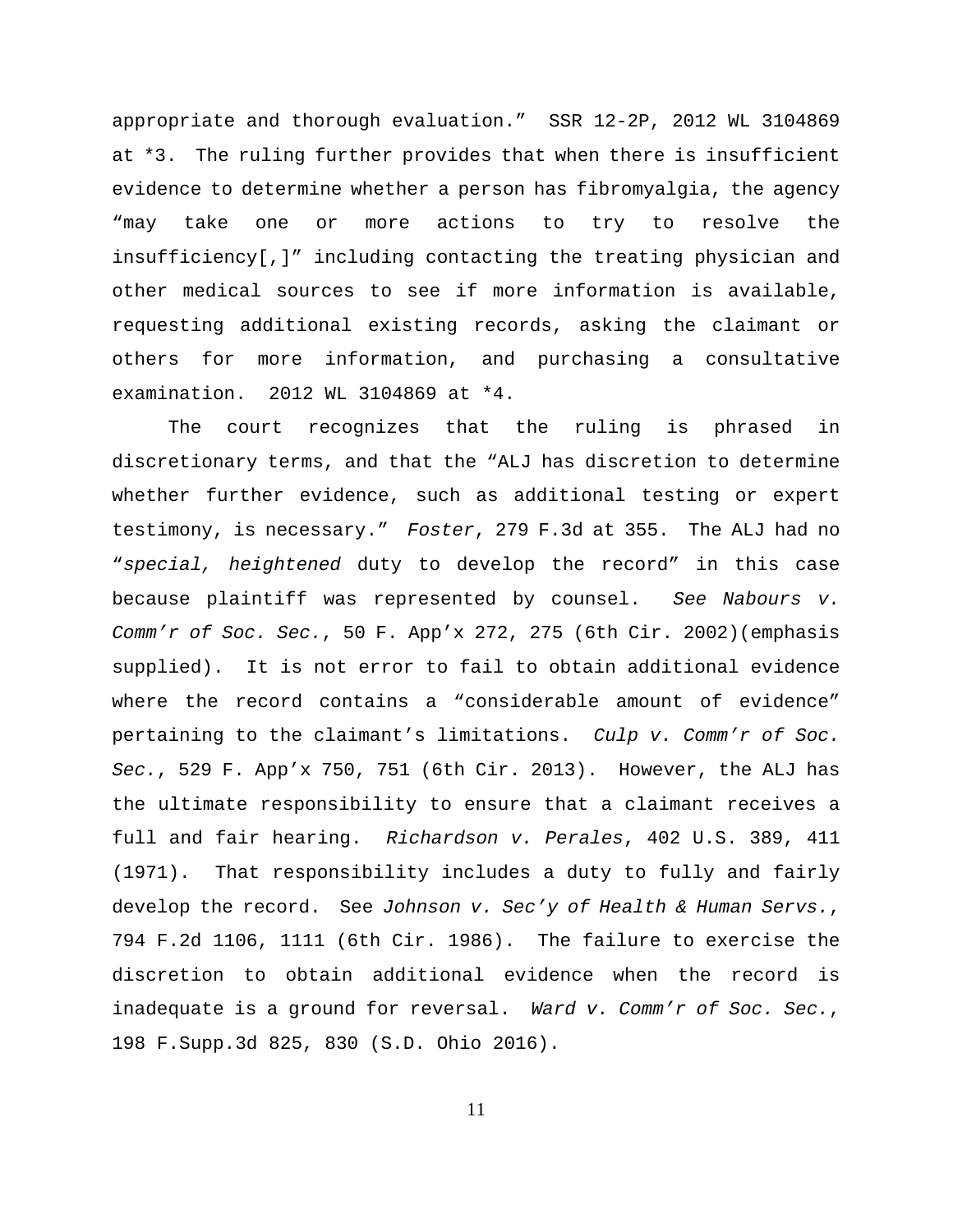The court agrees with the magistrate judge that the ALJ should have employed one or more of the options available under SSR 12-2P for supplementing the record, and that his failure to do so in this case was an abuse of discretion warranting remand. The court notes that although there is medical evidence in the record relating to plaintiff's treatment for her various symptoms, including pain, fatigue, depression, and anxiety disorder, which could be symptoms, signs, or co-occurring conditions of fibromyalgia, the fibromyalgia diagnosis was a fairly recent one. Dr. Herzog first recorded the fibromyalgia diagnosis in her February 19, 2014, treatment notes, and Dr. Richardson, a specialist in rheumatology, conducted a physical examination and diagnosed plaintiff with fibromyalgia on March 19, 2014. These records should have alerted the ALJ to the fact that plaintiff's physicians were just beginning to evaluate plaintiff's conditions through the lens of fibromyalgia. Plaintiff's physicians could have been contacted to flesh out the records concerning this new diagnosis, including information concerning the existence of positive tender points. On May 21, 2014, plaintiff was also diagnosed with fibromyalgia by Dr. Hashmi, who noted "[f]ibromyalgia tender points" upon physical examination. If the ALJ had asked plaintiff for additional records bearing on his step two analysis, plaintiff could have provided Dr. Hashmi's report, which was an "existing record" predating the ALJ's August 1, 2014, decision. See 2012 WL 3104869 at \*4.

The court also notes that if the record does not include a report of tender-point testing, SSR 12-2P permits using the alternative factor in the 2010 criteria, that being the existence of repeated manifestations of six or more fibromyalgia symptoms,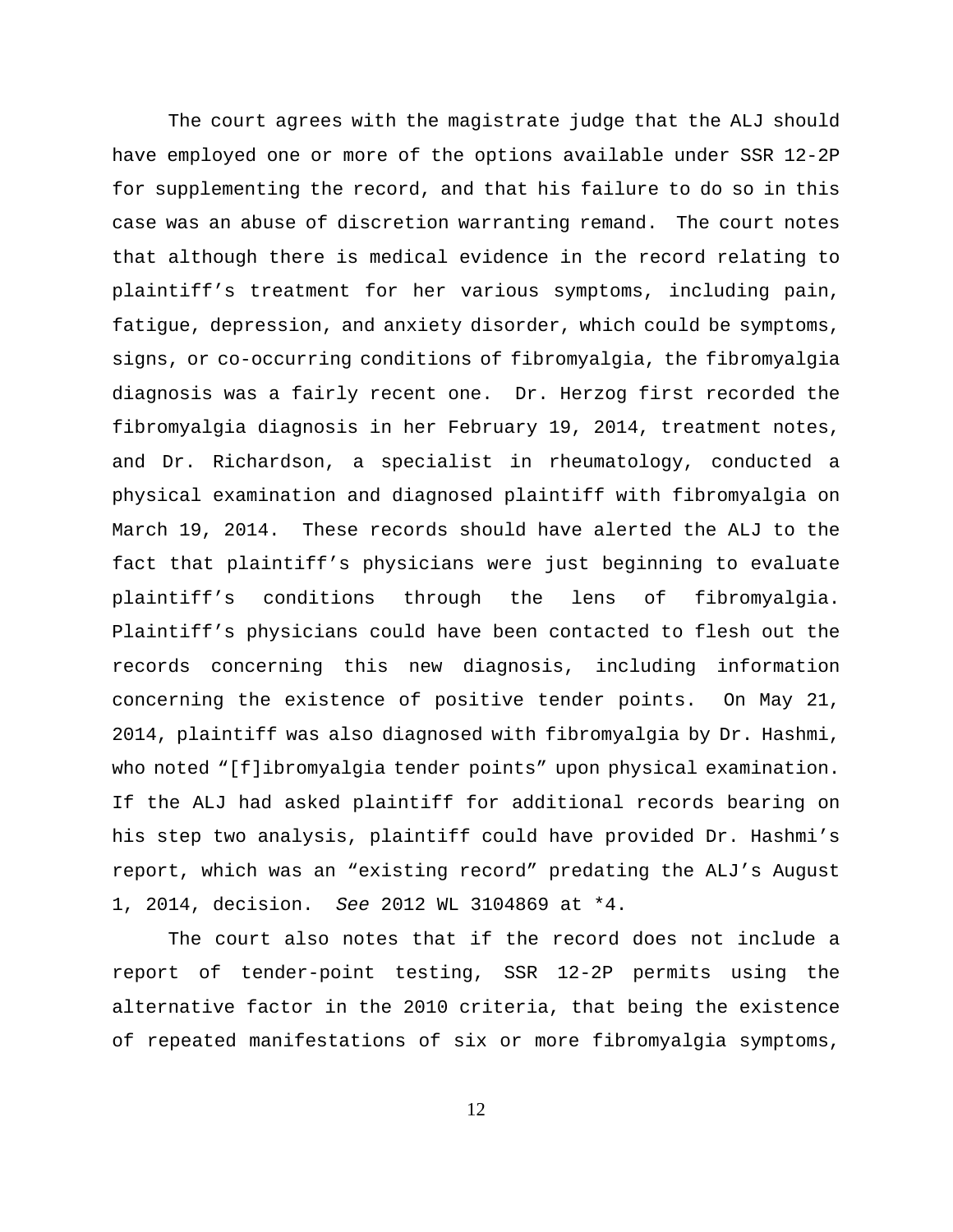signs, or co-occurring conditions. SSR 12-2P, 2012 WL 3104869 at \*3, n. 6. The ALJ did not perform this alternative analysis under the 2010 criteria. The medical records indicate, at minimum, that plaintiff has suffered from fatigue, depression, and anxiety disorder, which could potentially qualify as co-occurring conditions in her case. The ALJ should have asked plaintiff and/or her physicians for additional information or for clarification of the existing records which may have assisted him in applying the alternative criteria.

The court concludes that this case should be remanded to the Commissioner so that additional evidence can be requested by and presented to the ALJ on the issue of whether plaintiff's alleged fibromyalgia is a medically determinable impairment, and, if it is, whether it is a severe impairment. In light of the remand recommendation based on the first assignment of error, the magistrate judge did not discuss plaintiff's other assignments of error. Because this case will be remanded, this court will not address the remaining claims of error. The court emphasizes that in remanding this case, it has made no ruling on the merits of whether plaintiff's fibromyalgia is a medically determinable impairment or a severe or nonsevere impairment. These issues are for the ALJ to decide on remand.

## III. Conclusion

In accordance with the foregoing, the court adopts in part the magistrate judge's report and recommendation (Doc. 19). Pursuant to 42 U.S.C. §405, sentence four, the decision of the Commissioner is reversed, and this matter is remanded to the Commissioner. Upon remand, the ALJ shall solicit and receive additional evidence and